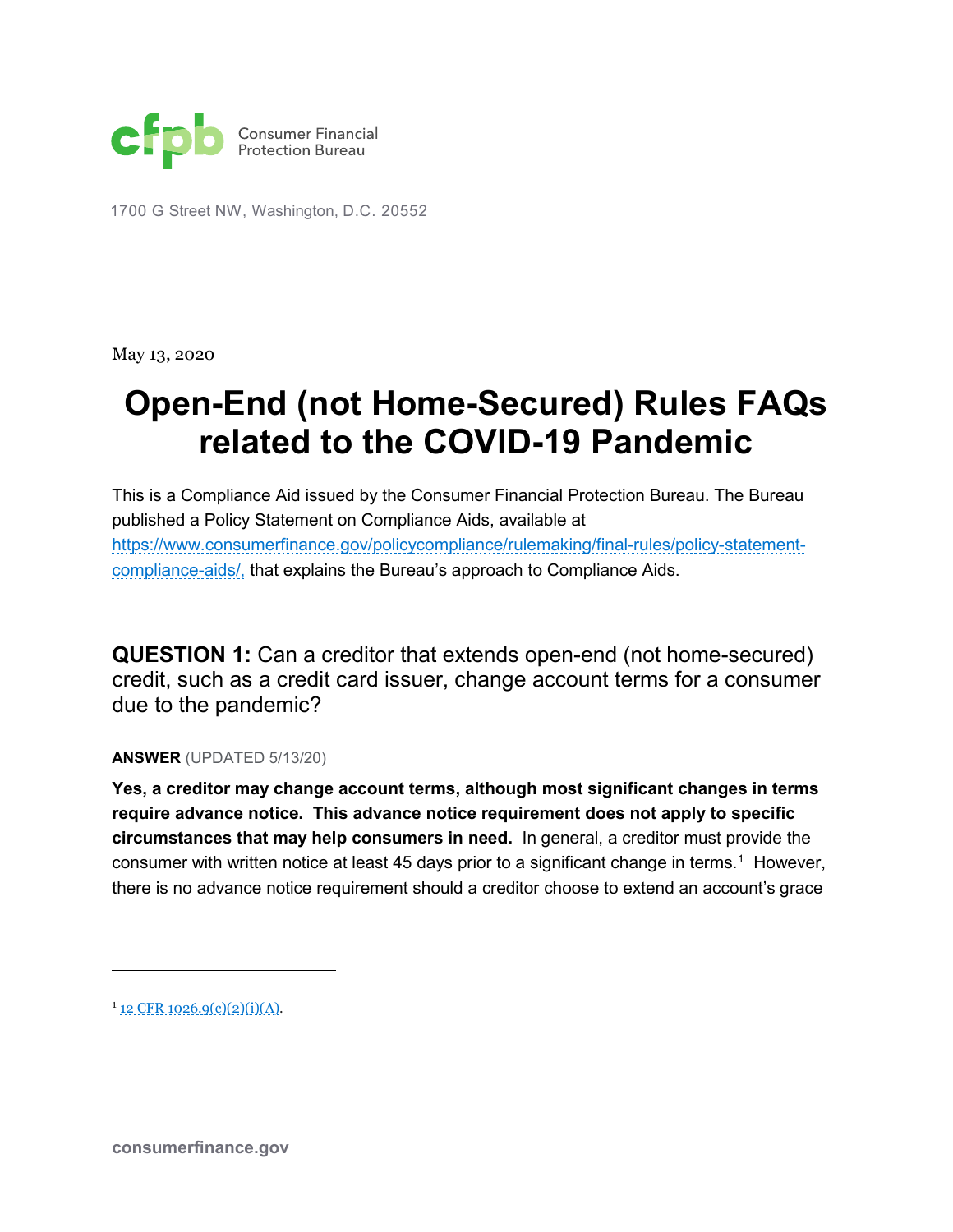period.[2](#page-1-0) Likewise, there is no advance notice requirement should a creditor choose to reduce any component of a finance or other charge, which might provide immediate relief for consumers.[3](#page-1-1) Further, if a creditor indicates at the outset of a temporary hardship arrangement that it is temporarily reducing a consumer's APR for the duration of the hardship arrangement, the creditor would not need to notify the consumer prior to making this reduction.<sup>[4](#page-1-2)</sup>

**QUESTION 2:** If a creditor that extends open-end (not home-secured) credit, such as a credit card issuer, arranges hardship relief, must the creditor give advance written notice of any increase in charges or payments that will follow completion of, or failure to complete, the arrangement?

## **ANSWER** (UPDATED 5/13/20)**:**

**No, so long as the creditor complies with certain requirements.** A creditor that enters into a temporary hardship arrangement with a consumer by telephone can put the relief in place after providing the consumer with an oral disclosure of the terms of the arrangement including those that will apply at the end of the arrangement, $^5$  $^5$  so long as the creditor mails or delivers a written disclosure of those terms to the consumer as soon as reasonably practicable after the oral disclosure is provided.<sup>[6](#page-1-4)</sup> In order for a creditor to take advantage of this flexibility to avoid advance written notice, the terms that begin to apply at the end of the hardship arrangement must be as favorable to the consumer as the terms that applied prior to the beginning of the hardship arrangement.<sup>[7](#page-1-5)</sup> While not required, creditors may remind consumers as the forbearance period nears its end, so consumers may prepare for the resumption of prior terms, or if necessary, contact the creditor. Such reminders may help reduce consumer confusion and complaints.

1

<span id="page-1-2"></span><sup>4</sup> Id.

<span id="page-1-0"></span> $2$  12 CFR 1026.9(c)(2)(y)(A).

<span id="page-1-1"></span><sup>3</sup> Id.

<span id="page-1-3"></span><sup>5</sup> 12 CFR 1026.9(c)(2)(v)(D)

<span id="page-1-4"></span><sup>6</sup> 12 CFR 1026.9(c)(2)(v)(D)(*2*)

<span id="page-1-5"></span><sup>7</sup> 12 CFR 1026.9(c)(2)(v)(D)(*1*)